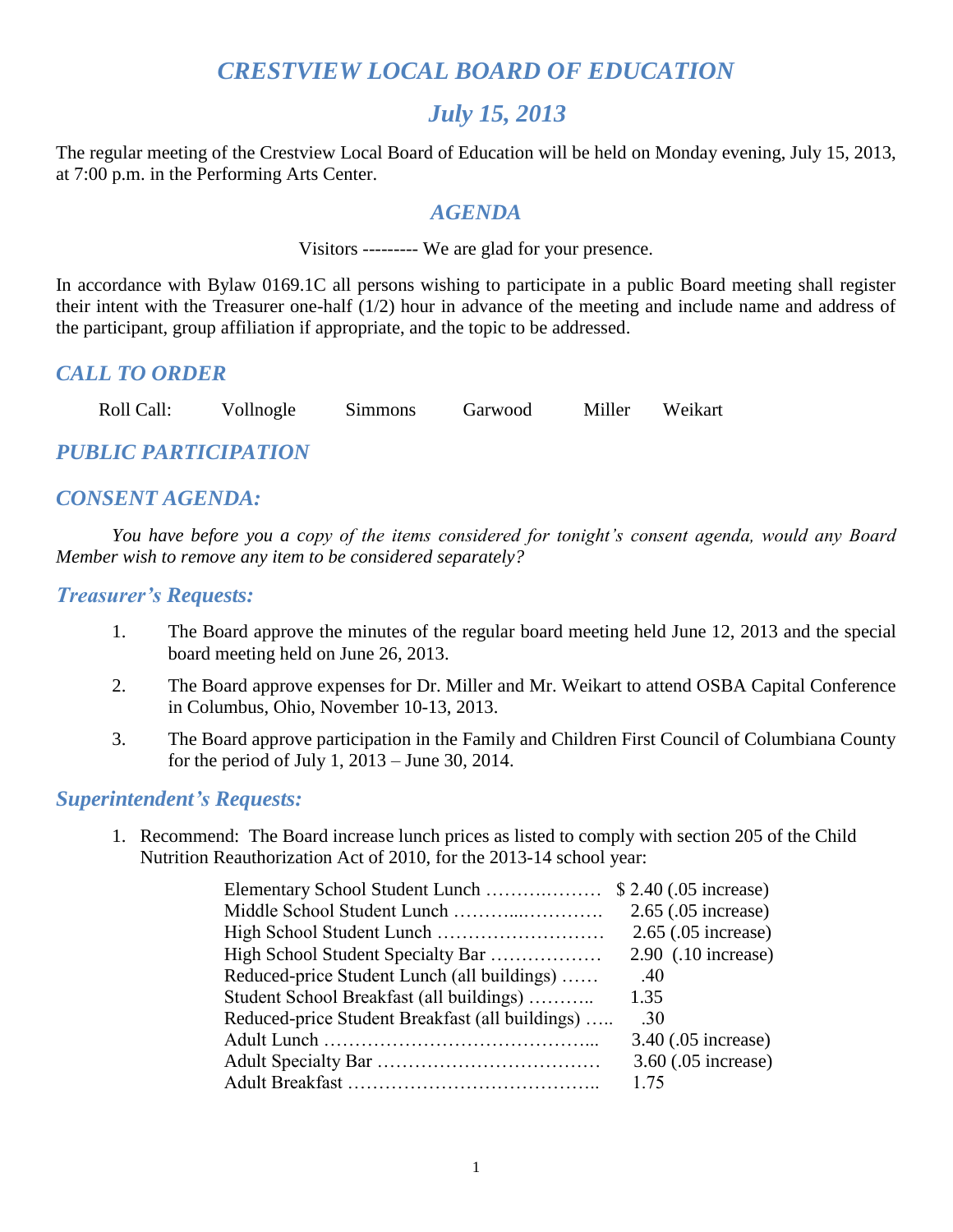2. The Board approve placement of the following licensed personnel on a higher teacher pay scale effective beginning of the 2013-14 school year; official transcripts on file:

Dominic Dangelo – Masters

- 3. The Board approve the 2013-14 dues to The Ohio Coalition for Equity & Adequacy of School Funding in the total amount of \$628.50.
- 4. The Board employ the following licensed personnel on a one (1) year limited contract basis for the 2013-14 school year according to the salary schedule as recommended by John A. Dilling, Superintendent, pending receipt of all required reports:

Stephanie Chizmar – CES Music Teacher

5. The Board to grant supplemental contracts to the following licensed personnel for the 2013-14 school year as per salary schedule for the assignment designated pursuant to O.R.C. 3313.53; pending receipt of all required reports:

Matthew Evans – CHS Assistant Football Coach

6. The Board to grant supplemental contracts to the following nonteaching personnel for the 2013-14 school year as per salary schedule for the assignment designated pursuant to O.R.C. 3313.53; pending receipt of all required reports:

McKenzie Cross – CHS JV Volleyball Coach

7. The Board approve the following as non-paid volunteers for the 2013-14 school year; pending receipt of all required reports:

> Dawn Moore – CHS Assistant Girls Soccer Coach Corey Coblentz – CHS Assistant Golf Coach

8. The Board grant permission to the following to transport students by private vehicle during the 2013-14 school year:

Corey Coblentz – Golf

## **END of CONSENT AGENDA**

Recommend the Board approve the consent agenda as presented:

|          | Moved by ____, second by ____ to approve consent agenda. Vote yes: $\_\_\_\_\_\_\_\_\_\_\_\_\_\_\_$                                                                                                                                                                                                                             |                           |  |
|----------|---------------------------------------------------------------------------------------------------------------------------------------------------------------------------------------------------------------------------------------------------------------------------------------------------------------------------------|---------------------------|--|
| Vote no: | $\frac{1}{1}$ , $\frac{1}{1}$ , $\frac{1}{1}$ , $\frac{1}{1}$ , $\frac{1}{1}$ , $\frac{1}{1}$ , $\frac{1}{1}$ , $\frac{1}{1}$ , $\frac{1}{1}$ , $\frac{1}{1}$ , $\frac{1}{1}$ , $\frac{1}{1}$ , $\frac{1}{1}$ , $\frac{1}{1}$ , $\frac{1}{1}$ , $\frac{1}{1}$ , $\frac{1}{1}$ , $\frac{1}{1}$ , $\frac{1}{1}$ , $\frac{1}{1}$ , | . Motion carried . Failed |  |

### *Treasurer's Requests/Recommendations not included in Consent Agenda:*

1. The Board approve financial reports and investments as prepared and presented.

Moved by \_\_\_\_\_, second by \_\_\_\_\_. Vote yes:  $\_\_\_\_\_\_\_\_\_\_\_\_\_\_\_\_\_\_\_\_$  \_\_\_\_, \_\_\_\_\_, \_\_\_\_\_. Vote no:  $\_\_\_\_\_\$ \_\_\_\_\_, \_\_\_\_\_, \_\_\_\_\_\_\_. Absent: \_\_\_\_\_\_, \_\_\_\_\_\_. Motion carried \_\_\_\_\_\_. Failed \_\_\_\_\_.